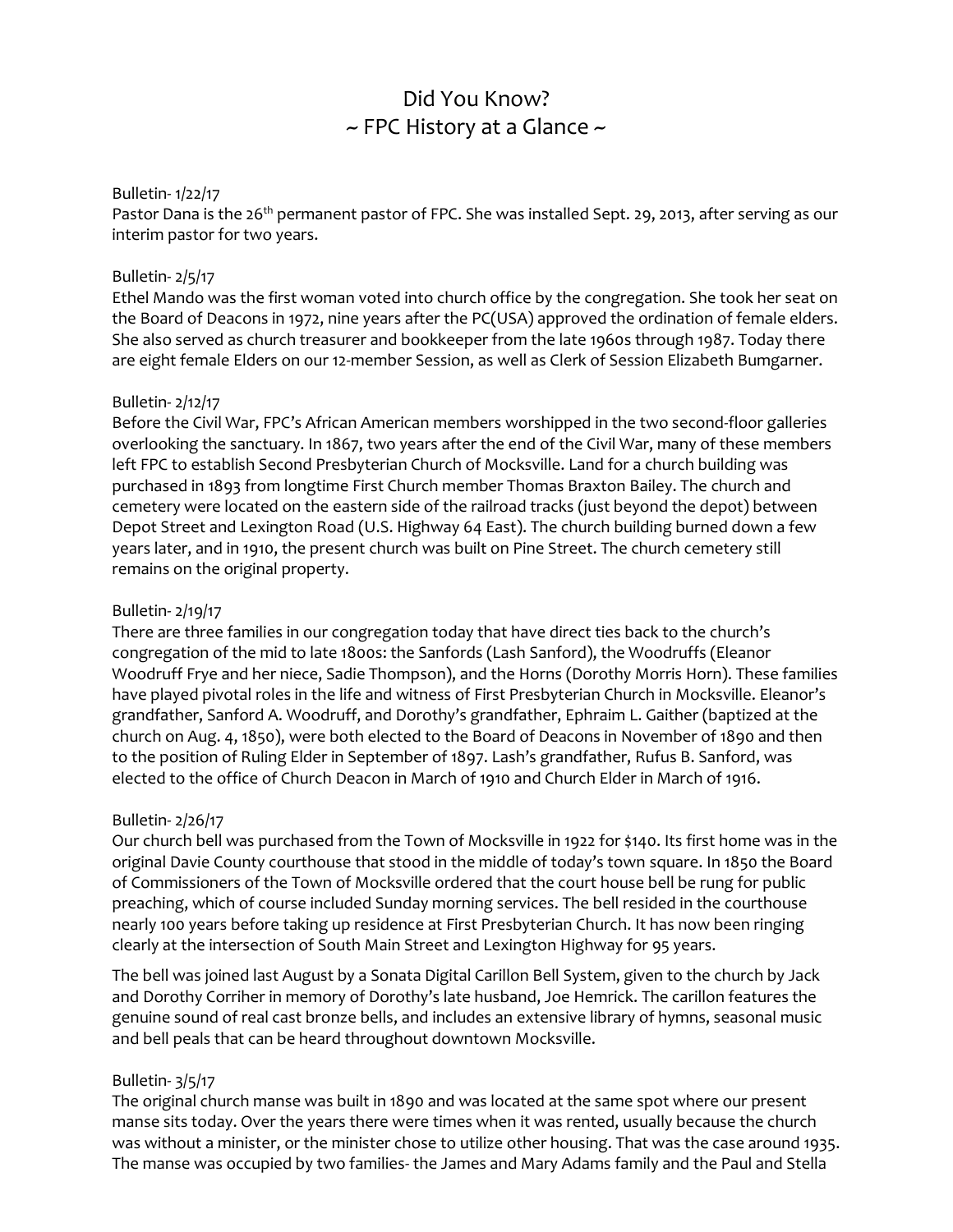Beaver family (Stella was the daughter of James and Mary Adams). Three future long time church members lived there with their families- Virginia Adams Waters who was 22 years old at the time and remained a faithful member of our congregation until her death in 2005 at the age of 92; Jimmie Lou Adams Grubbs who was 19 years old at the time and remained a faithful member of our congregation until her death in 2012 at the age of 96; and, Gordon Beaver who was 10 years old at the time and remained a faithful member of our congregation until his death in 2016 at the age of 90.

## Bulletin- 3/12/17

Our church has had 26 permanent pastors in its history. Of the five surviving former pastors, the Rev. Paul Richards has been in the ministry the longest. He recently retired at the age of 90. He served FPC from 1951-57. The other surviving pastors are the Rev. Bill Long (1958-1962), the Rev. Leland Richardson (1970-1997), the Rev. Neal Carter (1998-2004), and the Rev. Paul Seelman (2006-2011).

## Bulletin- 3/19/17

The Reverend W.I. Howell (1932-1935) was a 29-year-old bachelor when he became our pastor. Instead of living in the manse, he chose to reside with the John and Mary Larew family (Hugh Larew's parents) on Salisbury Street. In September 1933 he married Virginia Long, sister of William, Robert, and Caroline Long. Both brothers entered into the medical field and served the residents of Mocksville and Davie County for many years- William as a doctor and Robert as a dentist. Caroline married Gaither Sanford and later gave birth to our church member Lash Sanford.

## Bulletin- 3/26/17

James William Wall was a devoted member of our congregation for over 50 years. Jim served as elder, deacon, Chairman of the Board of Deacons, Sunday School Superintendent, Sunday School teacher, and Session member serving numerous terms. He was also a gifted educator in our local school system and noted historian. With his wife Esther by his side, he wrote the book "History of the First Presbyterian Church" in 1963, with an updated edition coming in 1997. In 1969 he penned the book "The History of Davie County."

## Bulletin- 4/2/17

First Presbyterian Church is the oldest church in Davie County. In Jim Wall's book, "The History of Davie County," he states that evidence exists showing that Heidelberg Evangelical Lutheran Church was established along today's Cornatzer-Bixby Road in the early 1760s. Even though the church cemetery remains, the church discontinued operations around 1860, leaving First Presbyterian Church to now hold the honor.

# Bulletin- 4/9/17

Thomas Braxton (T.B.) Bailey joined First Presbyterian Church on Jan. 30, 1876. T.B., a noted area attorney, along with his wife Jessie, became actively involved in the life of our church. T.B. became an elder in 1877 and Clerk of the Session in 1883. He held both of these posts until his death in 1916. Jesse was active in the Women of the Church. She was a charter member of the group, formed in 1890, which was known at that time as "The Ladies Benevolent Society." The Baileys were blessed with two daughters, Sarah in 1880 and Evelyn in 1881. The Baileys' third daughter, Annie, was born in 1886, but passed away in 1887. It was recorded in our church's Sessional record book that, "the young girl fell asleep." Tragically, the two remaining sisters passed away 21 days apart- victims of the typhoid fever epidemic of 1899. In 1905, construction of the new church sanctuary was underway. As a way to honor the memory of their three daughters, the Baileys gave a generous gift to the church, resulting in the building of the original Sunday School Annex. The annex, remodeled years later but still in use today, is comprised of the first two classrooms on the left side of the sanctuary along with the two hallways. In its original form, there were four small petitioned classrooms and a central assembly area with a few pews and a piano. A plaque on the hallway wall serves as the dedication.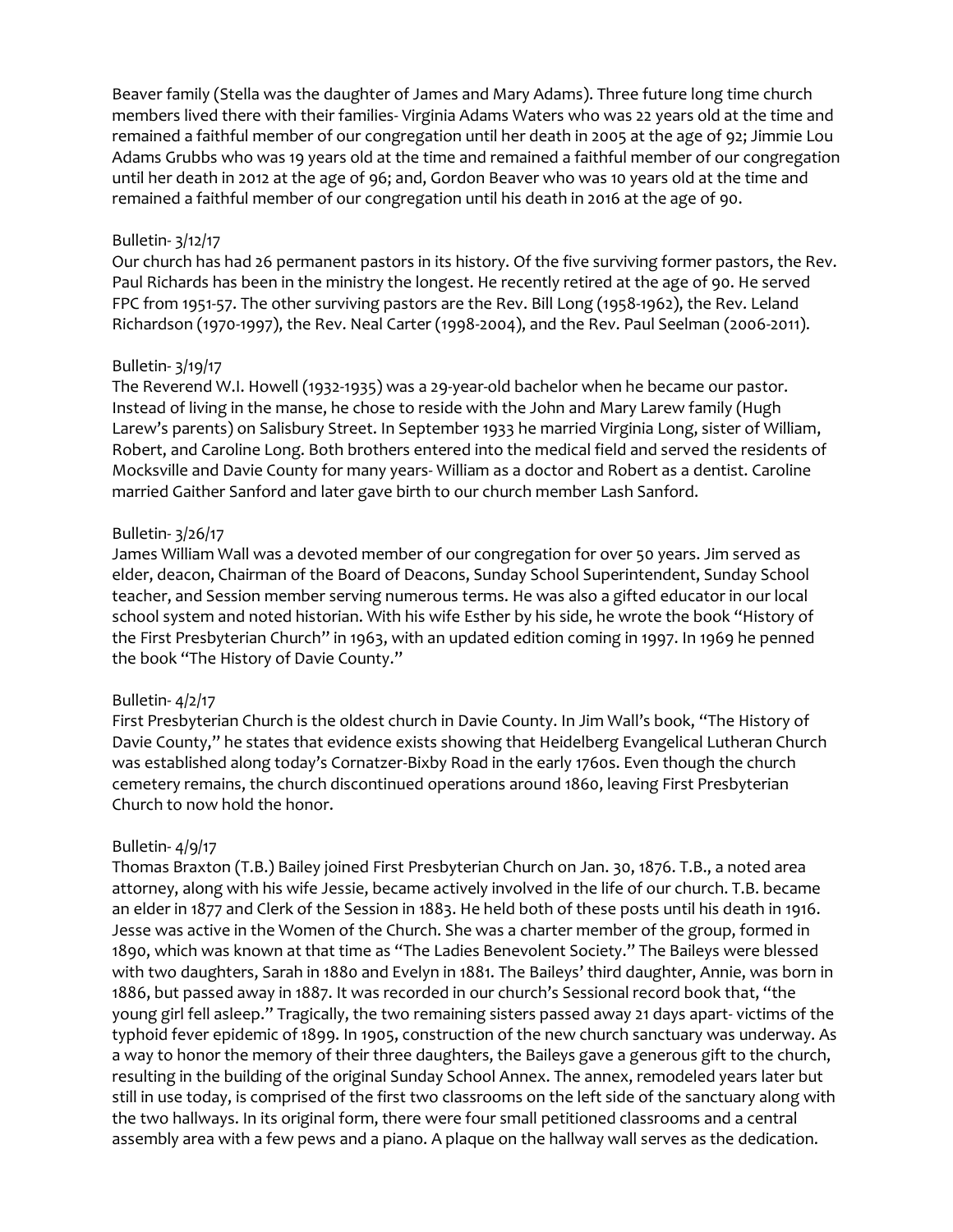## Bulletin- 4/16/17

Today's sunrise service was held at Joppa Cemetery, the original site of our church. Located just outside of Mocksville on Yadkinville Road, the cemetery includes the graves of Daniel Boone's parents, Squire and Sarah Boone. Squire was buried in 1765, two years before the "Forks of the Yadkin" church petitioned the Synod of Philadelphia and New York for a supply minister. The church's name was soon changed to Joppa- a Biblical word meaning "beautiful"- and later to First Presbyterian.

## Bulletin- 4/23/17

The Reverend E.P. Bradley (1909-1931) served our church for almost 23 years- the second-longest pastorate in the history of First Presbyterian Church. He also served our community as Superintendent of Davie County Schools from 1909 until 1928- the longest term in the history of our local school system. Mrs. Bradley stated years later that when her husband was elected to the job, a school board member dropped off a burlap sack of papers on their front porch- the complete set of school records at the time.

## Bulletin- 4/30/17

After the death of Reverend E.P. Bradley in 1931, his widow, Fannie, and their two daughters, Fannie and Jane, remained in Mocksville and continued to be involved in the life of First Presbyterian Church. Both daughters were married on the same day, July 12, 1936, at our church by Reverend W.C. Cooper, who had become our pastor only a month earlier. The older daughter, Fannie, married local farmer Paul Blackwelder. For many years they were active leaders in our church and also owned and operated Twin Brook Farms- a local Sealtest milk production and home delivery operation. In the late 1950's when Jim Wall began to do research for his book, History of the First Presbyterian Church of Mocksville, Fannie was a librarian with the Davie County Public Library and provided much appreciated assistance.

## Bulletin- 5/7/2017

Eleanor Woodruff Frye is our oldest member. She was born in Davie County on June 14, 1920. She joined First Presbyterian Church on Aug. 9, 1930, by "examination."

# Bulletin- 5/14/2017

The Reverends P.H. Dalton (1889-1896) and E.P. Bradley (1909-1931) both passed away while actively serving our church. Three of our ministers were married while serving First Presbyterian Church: the Revs. William A. Hall (1827-1851); W.M. Kilpatrick (1864-1866); and W.I. Howell (1932-1935).

# Bulletin- 5/21/2017

Our church was established 22 years before North Carolina became the 12<sup>th</sup> state to ratify the Constitution (1789) and 69 years before Davie County was created from Rowan County (1836). In his book, "The History of Davie County," Jim Wall states that evidence exists that supports the assumption that the small village of Mocks Old Field dated back to the time of the Revolutionary War. The town name of Mocksville did not surface until some time between 1823 and 1826, roughly 58 years after our church was founded.

## Bulletin- 5/28/17

The Presbyterian Church USA states that the oldest Presbyterian Church in America is thought to be First Presbyterian Church in Southampton, Long Island, New York- founded in 1640. The North Carolina Presbyterian Historical Society recognizes that the two oldest Presbyterian Churches in North Carolina were both established in 1736. They are in the eastern part of our state and are located only 20 miles from each other- Rockfish Presbyterian Church in Wallace and Grove Presbyterian Church in Kenansville. The society also acknowledges that there were only 25 Presbyterian Churches founded in North Carolina before ours.